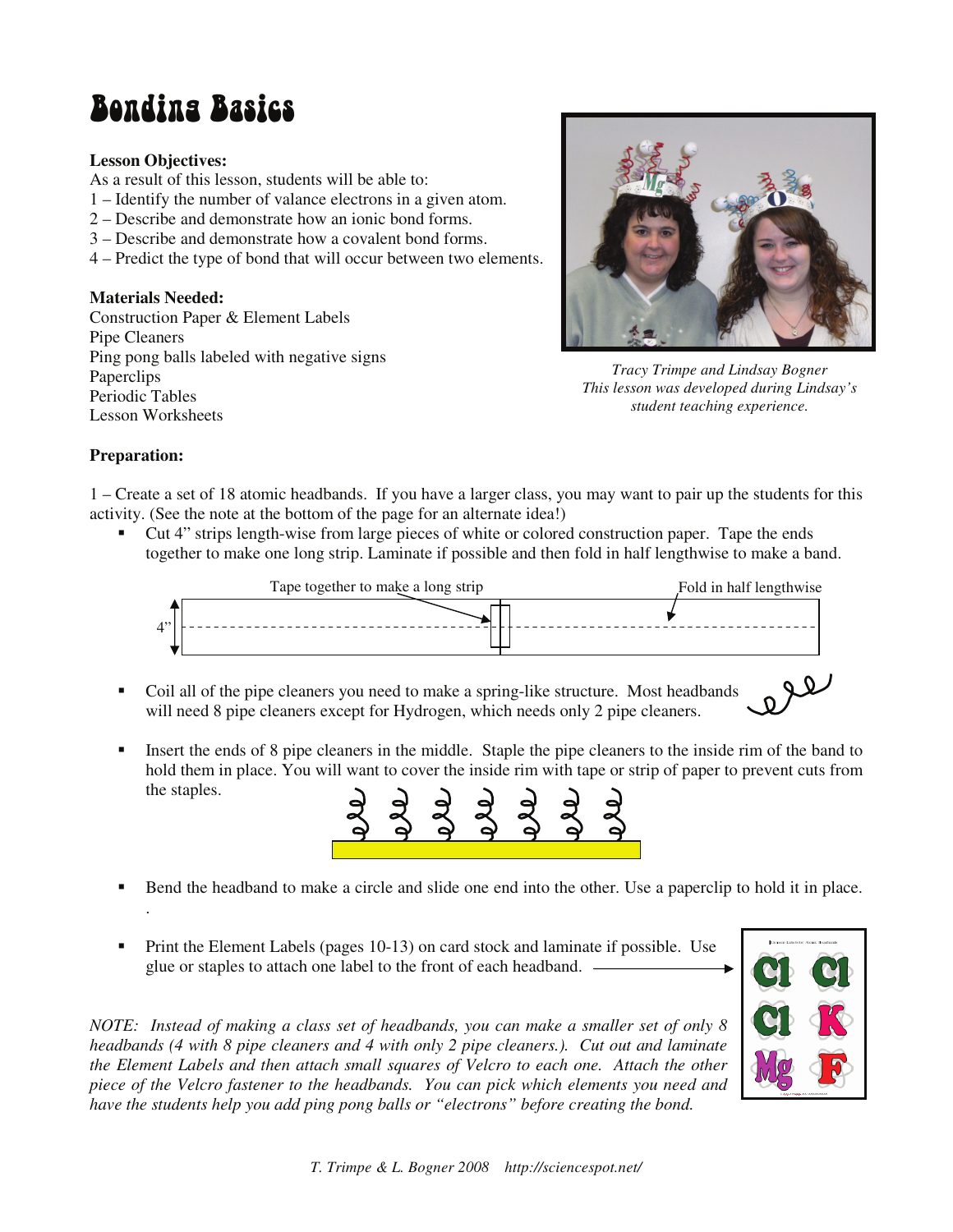2 - Label ping pong balls with negative signs and use a compass point or other sharp object to make two small holes in each one. The holes need to be large enough to fit the diameter of the pipe cleaner, but small enough that the ping pong balls won't fall off. Sort the ping pong balls into Ziploc bags with 8 per bag. You will need a few bags with just 2 balls for the Hydrogen atoms.

## **Lesson Directions:**

Step 1 – Distribute headbands and bags of ping pong balls to each student or groups of students.

Step 2 - Instruct the students to add ping pong balls to the headbands to represent the number of valence electrons that are in each atom.

Step 3 – Have students work together to complete Section A on their worksheet related to valence electrons and oxidation numbers and then discuss their answers. They will need to use a periodic table to complete the chart.

Step 4 – Review the basics of ionic bonds by completing the information in Part B.

Step 5 – Demonstrate the formation of an ionic bond using the elements in Example B1. Ask the students with the headbands for Sodium and Chlorine to come to the front of the classroom. Ask the students the following questions as you demonstrate the bond:

- 1 How many valance electrons does Sodium have? (1)
- 2 How many valence electrons does Chlorine have? (7)
- 3 How many electrons does Chlorine need to complete its outer shell? (1)
- 4 How many electrons does Sodium need to lose to be left with a complete shell? (1)

*DO: Have the student with the Sodium headband remove the ping pong ball (electron) and place it on a pipe cleaner on the Chlorine headband.* 

- $5 -$  Since Sodium lost one electron, what is its charge? (1+)
- 6 What do we call a positively charged ion? (cation)
- 7 Since Chlorine gained one electron, what is its charge? (1-)
- 8 What do we call a negatively charged ion? (anion)
- 9 Do the charges balance? (Yes)
- 10 What is the chemical formula for this compound? (NaCl)

11 – What is the name of this compound? (Sodium Chloride or salt.)

*DO: Review the formation of the bond by drawing the Lewis structures for the elements and use an arrow to show the transfer of electrons from Sodium to Chlorine. Finish the example by writing the chemical formula with the charges and without. (Note: See the answer key for more details.)* 

Step 6 – Repeat this process for the other ionic bond examples. Some of the compounds will require more than two students to participate. Once your students have the basic idea they may be able to draw the bond structures on their own.

Step 7 – Discuss the information about covalent bonds in Part C.